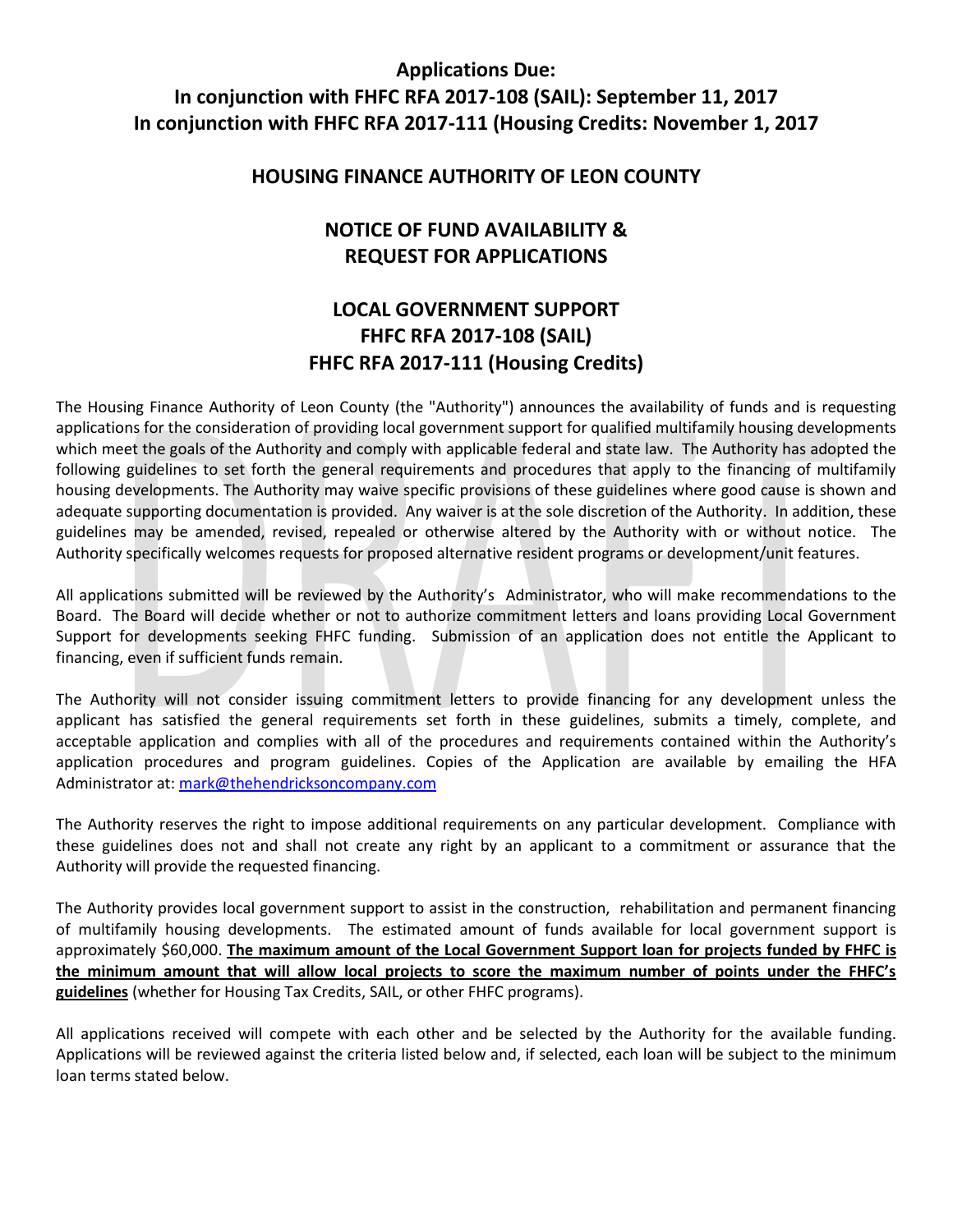The Local Government Support funds are available at this time and the **applications and fees** are due no later than 5:00 PM, Eastern Time:

# **In conjunction with FHFC RFA 2017-108 (SAIL): September 11, 2017 In conjunction with FHFC RFA 2017-111 (Housing Credits: November 1, 2017**

The application cycle will be processed according to the Authority's guidelines (which guidelines provide, however, that any remaining allocation available after the application cycle may be made available to applicants on a first-come, firstserved basis). For more information, contact Mark Hendrickson.

Applicants must submit an original and a total of one original, two copies, and a PDF of the entire application, as follows:

### **An original, one copy, and \$1,000 application fee (check to HFA of Leon County) to:**

Housing Finance Authority of Leon County

#### Attention: Mike Rogers, Chairman

#### 918 Railroad Avenue

Tallahassee, Florida 32310

#### **One copy, a PDF of the entire application, and \$2,500 review fee (check to The Hendrickson Company) to:**

The Hendrickson Company 1404 Alban Avenue Tallahassee, FL 32301 Contact: Mark Hendrickson, (850) 671-5601 PDF emailed to mark@thehendricksoncompany.com

### **GUIDELINES**

#### **1. PROJECT THRESHOLD CRITERIA**

- Project must be located within unincorporated Leon County (not including City of Tallahassee), Florida;
- Applicant must provide evidence of ownership or other legal control of the project site (e.g., a contract or option to purchase the project site);
- Applicant must provide a set-aside of rental units equal to or greater than the standards for low income Housing Tax Credits or applicable FHFC Program, as the case may be; and,
- Project must have evidence of land use and zoning authorizing the use of the property for multifamily residential uses.

## 2. **PROJECT SELECTION CRITERIA**

- Project feasibility as determined by:
	- Applicant's development and construction experience;
	- Applicant's management experience; and
	- Financial feasibility to complete and operate the project (including, but not limited to, cost estimates, cash flows, debt service, coverage ratios, the percentage of public monies requested compared to project cost; leveraging)
- Applicant's performance and/or compliance (including any prior defaults) of any prior loans or contracts with the HFA of Leon County or the City;
- The extent to which social services and assistance is offered to occupants (including, but not limited to, job training, computer training, home purchase assistance, health-related support);
	- The extent to which there is temporary (for any rehabilitation projects) or permanent displacement of existing tenants (then in which event either shall be scored as a negative factor); and,